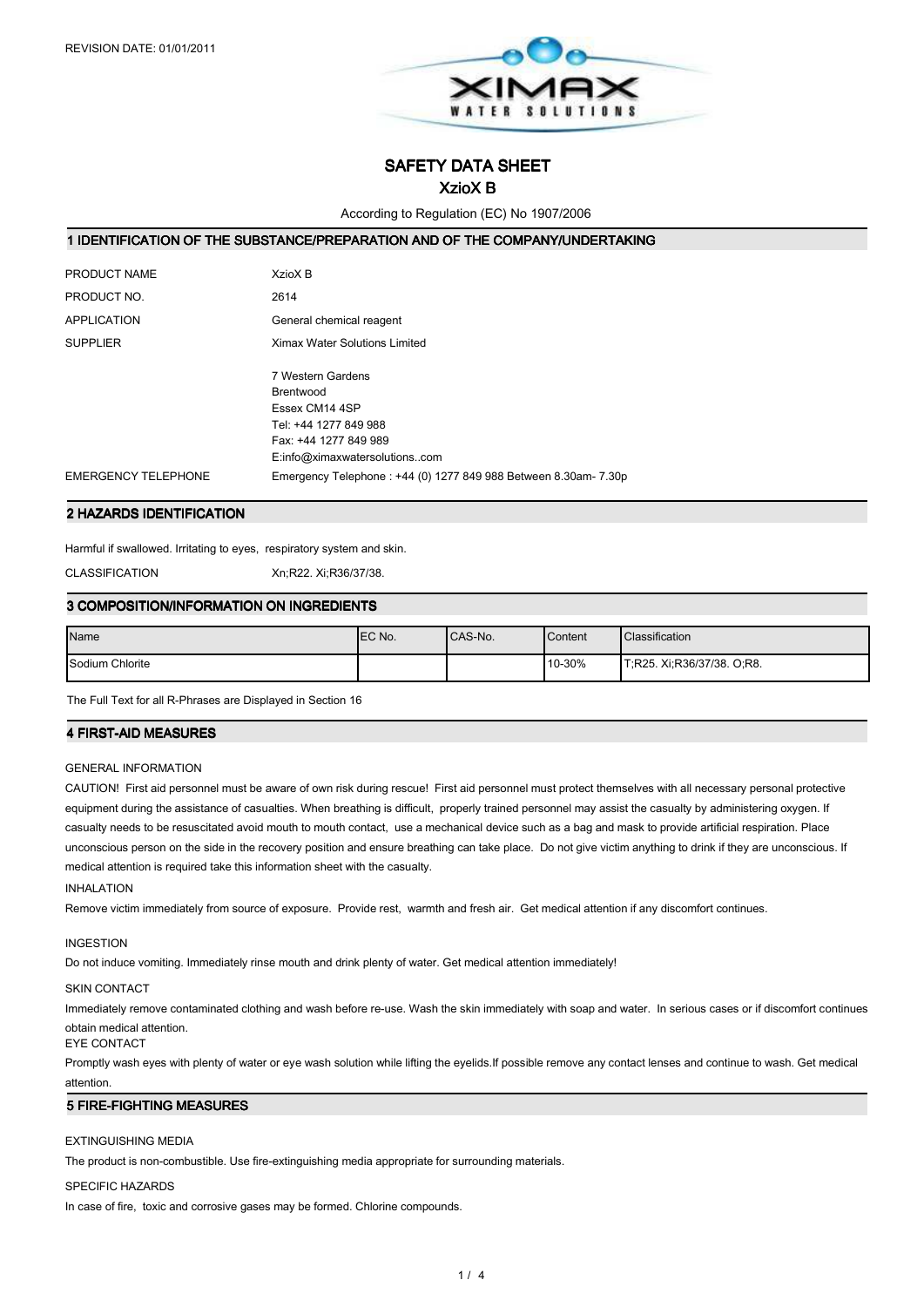## XzioX B

## PROTECTIVE MEASURES IN FIRE

Self contained breathing apparatus and full protective clothing must be worn in case of fire.

### 6 ACCIDENTAL RELEASE MEASURES

#### PERSONAL PRECAUTIONS

Wear protective clothing as described in Section 8 of this safety data sheet.

#### SPILL CLEAN UP METHODS

Small Spillages Absorb with sand or other inert absorbent. Large Spillages Dam and absorb spillages with sand, earth or other inert material. Collect spillage in containers, seal securely and deliver for disposal according to local regulations. Containers with collected spillage must be properly labelled with correct contents and hazard symbol. Wash spillage site well with water and detergent, be aware of the potential for surfaces to become slippery. Wash thoroughly after

## 7 HANDLING AND STORAGE

### USAGE PRECAUTIONS

dealing with a spillage.

Avoid inhalation of vapours/spray and contact with skin and eyes.

#### STORAGE PRECAUTIONS

Store in closed original container at temperatures between 15°C and 25°C. Store away from direct sunlight and moisture

## STORAGE CLASS

Chemical storage.

## 8 EXPOSURE CONTROLS/PERSONAL PROTECTION

#### ENGINEERING MEASURES

Provide adequate ventilation and appropriate extraction to avoid occupational exposure. If vapours or mists are generated, work in a fume cupboard.

#### RESPIRATORY EQUIPMENT

Wear suitable respiratory protection if vapours or mists are generated. Consult with the supplier as to the compatibility of the equipment with the chemical of concern.

#### HAND PROTECTION

Wear protective gloves. Rubber or plastic. Be aware that the liquid may penetrate the gloves. Frequent change is advisable. The most suitable glove must be chosen in consultation with the gloves supplier, who can inform about the breakthrough time of the glove material EYE PROTECTION

Wear approved safety goggles.

### OTHER PROTECTION

Wear suitable protective clothing as protection against splashing or contamination. Provide eyewash station and safety shower. If there is a risk of splashing then wear a face shield. Wear plastic apron and full length gloves if handling large amounts.

HYGIENE MEASURES

Wash at the end of each work shift and before eating, smoking and using the toilet. Wash promptly if skin becomes wet or contaminated. Promptly remove any clothing that becomes wet or contaminated. When using do not eat, drink or smoke.

| 9 PHYSICAL AND CHEMICAL PROPERTIES |                        |                         |                |  |
|------------------------------------|------------------------|-------------------------|----------------|--|
|                                    |                        |                         |                |  |
| APPEARANCE                         | Liquid                 |                         |                |  |
| <b>COLOUR</b>                      | Pale yellow            |                         |                |  |
| <b>ODOUR</b>                       | Slight odour Chlorine. |                         |                |  |
| <b>SOLUBILITY</b>                  | Miscible with water.   |                         |                |  |
| BOILING POINT (°C)                 | Approx. 100 760 mm Hg  | <b>RELATIVE DENSITY</b> | APPROX. 1.1 20 |  |

### 10 STABILITY AND REACTIVITY

### **STABILITY**

Stable under normal temperature conditions and recommended use.

#### MATERIALS TO AVOID

Acids. Combustible substances. Organic cyanides (nitriles). Inorganic cyanides. Powdered metal. Oxidizable substances.

#### HAZARDOUS DECOMPOSITION PRODUCTS

Chlorine dioxide

### 11 TOXICOLOGICAL INFORMATION

TOXIC DOSE 1 - LD 50 1136 mg/kg (oral rat)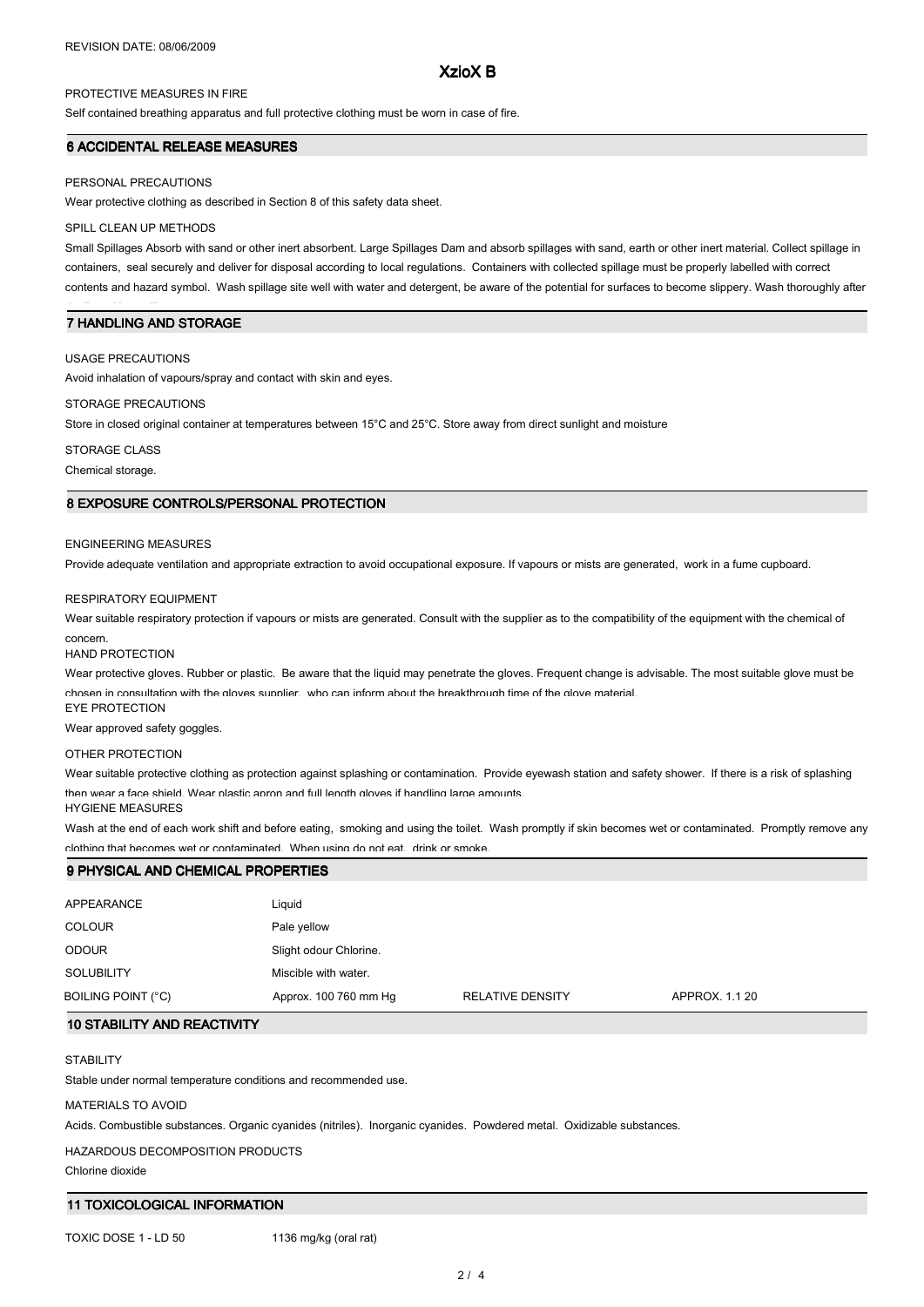#### REVISION DATE: 08/06/2009

## XzioX B

## INHALATION

Irritation of the mucous membranes, coughing and dyspnoea.

INGESTION

Irritation of the mouth, the oesophagus and the gastrointestinal tract.

SKIN CONTACT

Slightly irritating.

### EYE CONTACT

Severely irritating to eyes.

## 12 ECOLOGICAL INFORMATION

## **ECOTOXICITY**

Ecological effects cannot be excluded in the event of improper handling or disposal. Do not allow to enter drinking water, waste water or soil.

### 13 DISPOSAL CONSIDERATIONS

#### DISPOSAL METHODS

Dispose of waste and residues in accordance with local authority requirements.

## 14 TRANSPORT INFORMATION

GENERAL The product is not covered by international regulation on the transport of dangerous goods (IMDG, IATA, ADR/RID).

No transport warning sign required.

 $\overline{a}$   $\overline{a}$ 

## 15 REGULATORY INFORMATION

## LABELLING

|                       | Harmful         |                                                                                               |
|-----------------------|-----------------|-----------------------------------------------------------------------------------------------|
| <b>CONTAINS</b>       | Sodium Chlorite |                                                                                               |
| <b>RISK PHRASES</b>   |                 |                                                                                               |
|                       | <b>R22</b>      | Harmful if swallowed.                                                                         |
|                       | R36/37/38       | Irritating to eyes, respiratory system and skin.                                              |
| <b>SAFETY PHRASES</b> |                 |                                                                                               |
|                       | S24/25          | Avoid contact with skin and eyes.                                                             |
|                       | S <sub>26</sub> | In case of contact with eyes, rinse immediately with plenty of water and seek medical advice. |
|                       | S37             | Wear suitable gloves.                                                                         |
|                       | S <sub>51</sub> | Use only in well-ventilated areas.                                                            |
|                       | <b>S60</b>      | This material and its container must be disposed of as hazardous waste.                       |

## STATUTORY INSTRUMENTS

Chemicals (Hazard Information and Packaging) Regulations. Control of Substances Hazardous to Health.

### APPROVED CODE OF PRACTICE

Classification and Labelling of Substances and Preparations Dangerous for Supply. COSHH essentials: Easy steps to control chemicals. Control of Substances Hazardous to Health Regulations.

#### GUIDANCE NOTES

Workplace Exposure Limits EH40. Introduction to Local Exhaust Ventilation HS(G)37.

### NATIONAL REGULATIONS

Control of Substances Hazardous to Health Regulations 2002 (as amended)

# 16 OTHER INFORMATION